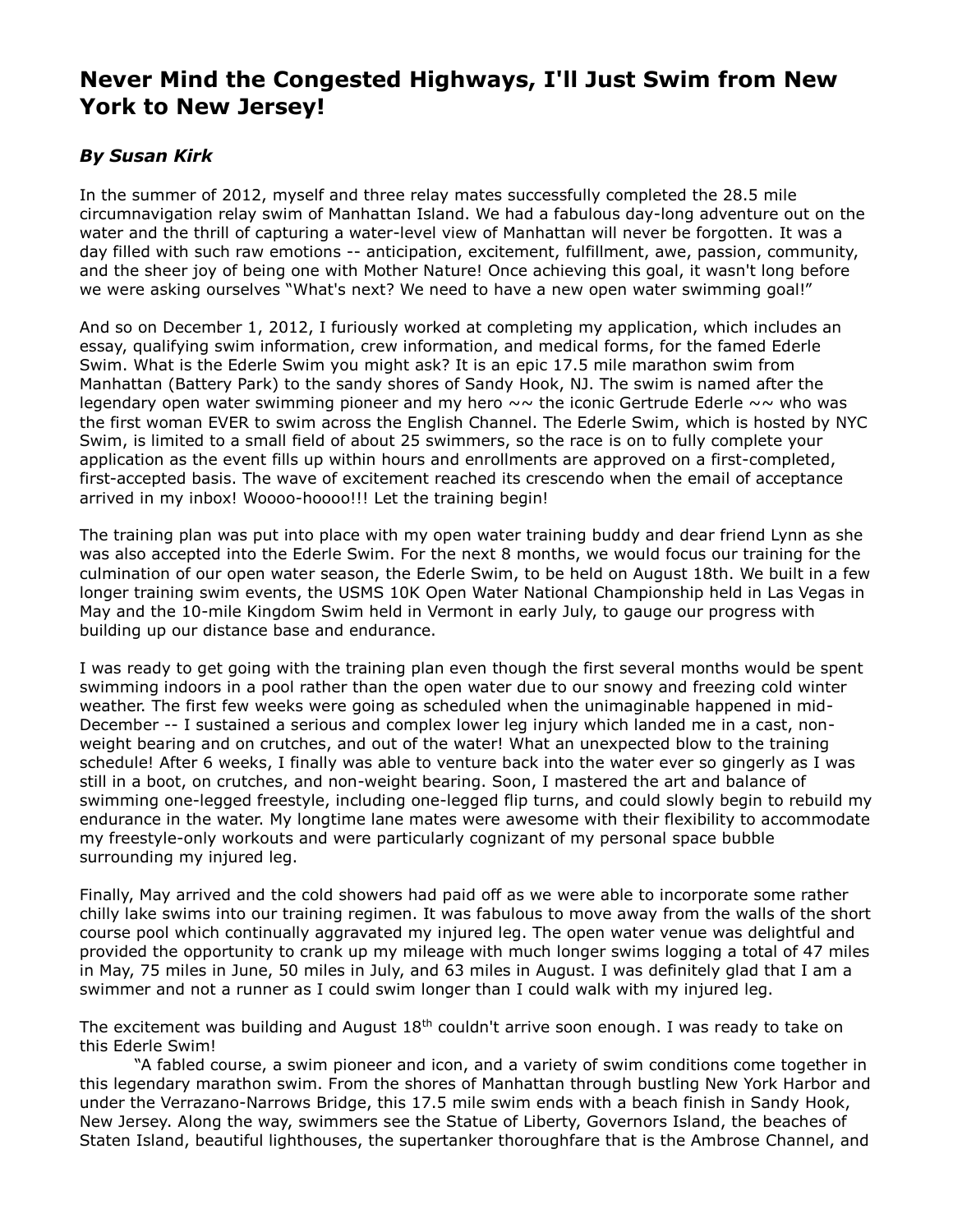a multitude of other sights." (From NYCSwim.org)

The swim began with a 4:45am check-in time....yes, it was still dark outside! As the sun rose, I began my final preparations ensuring that my paddler had a starting supply of all of my prepared feeds, final cleaning of my goggles, making sure that all of my other belongings except for my cap and goggles went on the support boat and that I had a Mylar blanket for the Zodiac ride if needed.



During the summer training months I experimented with a number of concoctions and methods of feeding and settled on a combination mixture of mostly an electrolyte replacement and hydrating drink with a unique ratio of complex carbohydrates (Performance) and a very small amount of protein powder mixed in an 8oz bottle.

Additionally, I would supplement with a Cliff Shot Energy Gel or some bites of a peanut butter and jelly sandwich as desired. My feeds were scheduled to regularly occur every 30 minutes. My stellar crew, Sarah and Rosanne (fellow NJ Masters Swimmers), boarded the support boat along with the boat captain

John and they and my kayak paddler, Pat, all began their journey down the mighty Hudson River to the Battery where I would be starting my swim. All 21 swimmers were boated down to the start of the swim in the Zodiac. It was a great opportunity to bond with the other swimmers before we each began our individual journeys.

The swim started off without a hitch and the epic swim had begun. The first few hours went like clockwork. Swim 30 minutes, stop and feed, swim 30 more minutes, stop and feed and repeat. I was enjoying the fabulous sights along the way. As a rightsided only breather, I was watching Lady Liberty (the Statue of Liberty) every stroke for quite some time! A very cool experience!



As open water swimmers, we must share the waterways and sometimes it is with massive supertankers! The approaching supertanker below necessitated an all-out sprint from the Brooklyn side of the Verrazano Bridge to the Staten Island side of the bridge to be clear of the ship's perimeter waters that can suck a swimmer underneath. WHEW!! I am not a sprinter nor do I have many fast-twitch muscles, so I had to dig really deep to make this sudden course change. Finally, a safe distance away, I could resume my usual cruising cadence (65 strokes/min) and get back to enjoying the swim.